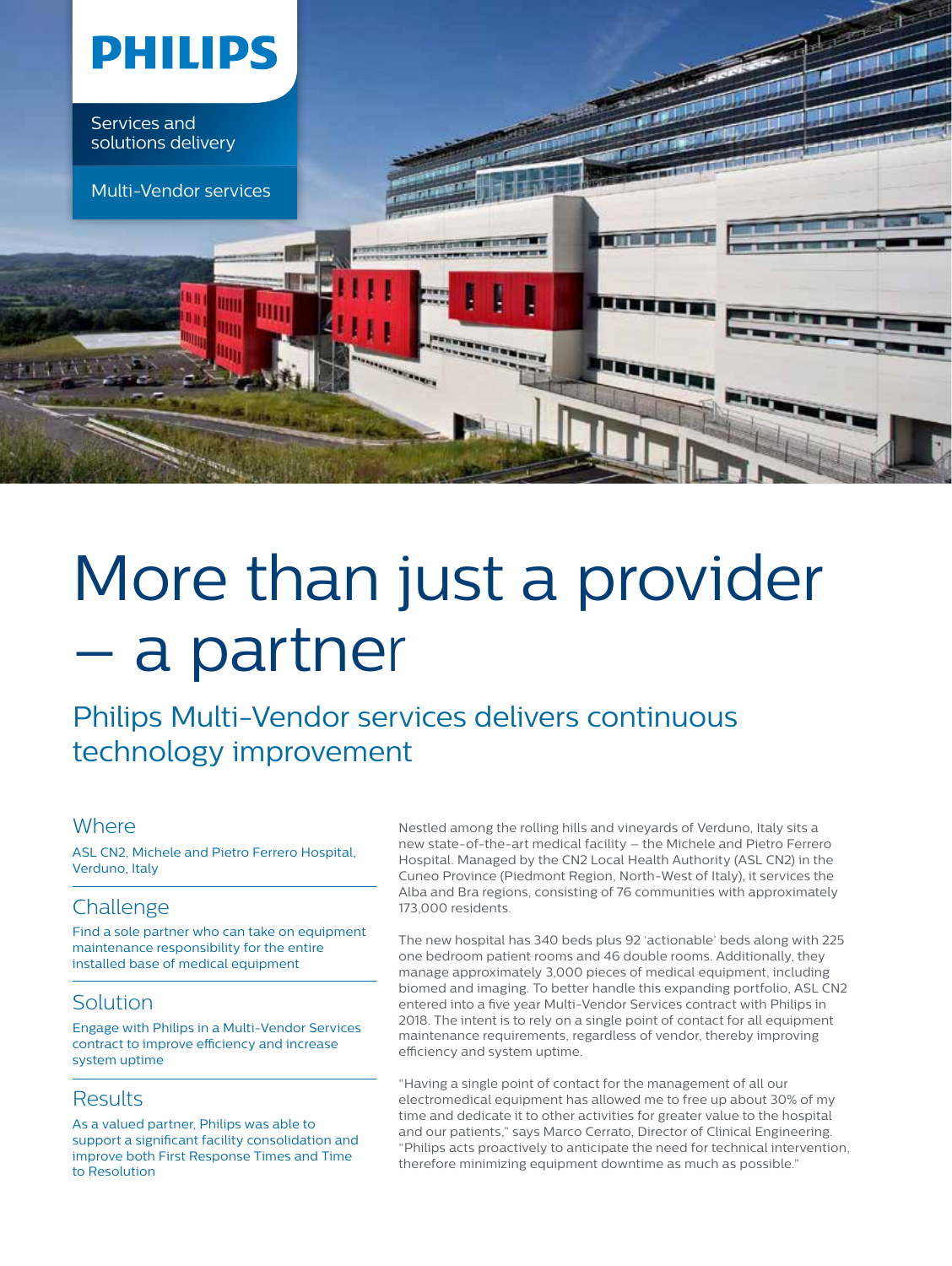# Going the 'extra mile' to assure success

When ASL CN2 engaged Philips, they had been struggling with the process of single vendor maintenance of their installed-base (IB) medical equipment. Individual OEM contracts complicated and slowed the service, and the effort to manage all aspects required an ever growing number of resources. Adding to the challenge was the need to coordinate support across two hospitals – one in Alba and one in Bra.

Today, the new Michele and Pietro Ferrero Hospital in Verduno is the result of the consolidation of both the Alba and Bra hospitals into one. The new facility became operational in the first quarter of 2020, right in the midst of the COVID-19 pandemic. In order to have proper visibility and complete control over the IB, and to prepare and execute an organized move of all the equipment to the new hospital, Philips has been selected in a public tender as maintenance supplier for ASL CN2, covering the entire medical IB (with exception of high-end medical equipment).



#### **A multi-brand approach**

A Philips Multi-Vendor Services partnership is designed to help reduce maintenance costs by focusing on the standardization of service quality and control. This multi-brand, multi-modality approach means customers experience a superior level of service whether field-serviceengineers (FSEs) are working on a Philips or a non-Philips system. Multi-brand modality FSEs are experienced and trained to service non-Philips systems within their specific modality. Not only does this ensure that systems are maintained to high quality standards, it also enables the engineers to diagnose faults, replace parts, and carry out repairs effectively – so they can have systems up and running as soon as possible.

#### **Establishing a strong partnership**

Having a recognized OEM as a service partner, rather than simply a vendor, instills confidence in the continuity and quality of service. To identify the necessary level of involvement at ASL CN2, Philips began by conducting an initial needs analysis on the IB and technology mix. The mandate was to provide asset management, preventative maintenance, and corrective maintenance across the entire portfolio.

As a result, Philips has assigned one onsite senior engineer acting as Customer Project Manager. Maria Letico is responsible for leading the partnership and acting as the single point of contact for all maintenance work. Supporting Maria are three full-time onsite FSEs, a Multi-Vendor Services Operation Manager, and the full infrastructure of Philips resources for behind the scenes support.

Marco Cerrato oversees the relationship from the hospital side. He and Maria work closely to make certain Philips is on task and performing as expected. Maria is responsible for reporting to Marco weekly on the status of activities, and every month on adherence to KPIs. There is also a formal quarterly review based on generated reports where goals for the coming quarter and longer term are set forth. Maria's team is dedicated to meeting and exceeding the customer's expectations through hard work and active listening.

"Philips has proven to be a reliable partner that always goes the 'extra-mile' to meet our needs and above all to help ensure the safety of our patients and operators."